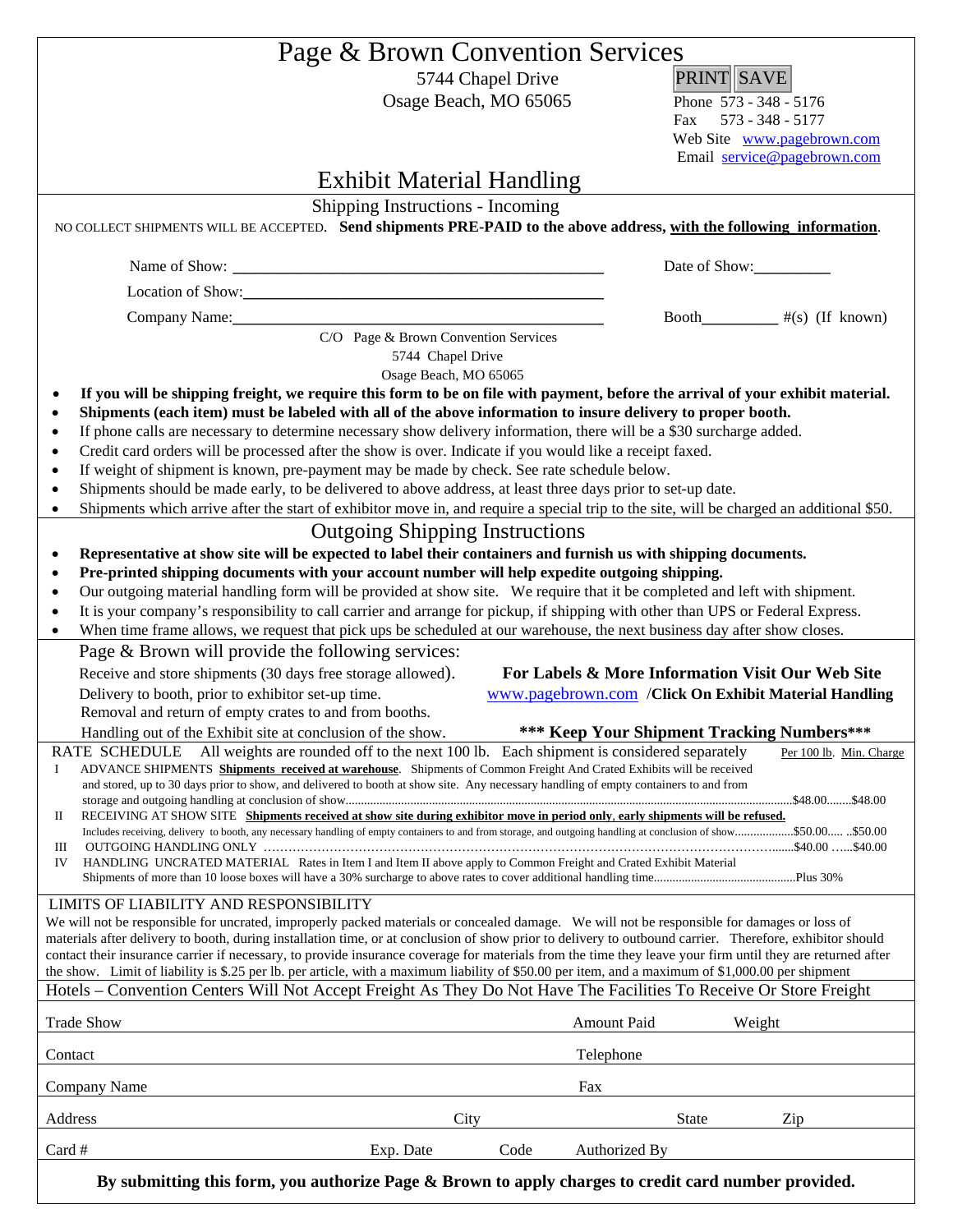| Exp. Date                                                                                                                                                                                                                                                                                            | Code                               | Authorized By                                                                                                                                                                                                                                                                                                                                                     |                                                                                                                                                                                                                                                                                                                                                                                                                                                                                                                                                         |  |
|------------------------------------------------------------------------------------------------------------------------------------------------------------------------------------------------------------------------------------------------------------------------------------------------------|------------------------------------|-------------------------------------------------------------------------------------------------------------------------------------------------------------------------------------------------------------------------------------------------------------------------------------------------------------------------------------------------------------------|---------------------------------------------------------------------------------------------------------------------------------------------------------------------------------------------------------------------------------------------------------------------------------------------------------------------------------------------------------------------------------------------------------------------------------------------------------------------------------------------------------------------------------------------------------|--|
|                                                                                                                                                                                                                                                                                                      | City                               |                                                                                                                                                                                                                                                                                                                                                                   | State<br>Zip                                                                                                                                                                                                                                                                                                                                                                                                                                                                                                                                            |  |
|                                                                                                                                                                                                                                                                                                      |                                    | Fax                                                                                                                                                                                                                                                                                                                                                               |                                                                                                                                                                                                                                                                                                                                                                                                                                                                                                                                                         |  |
|                                                                                                                                                                                                                                                                                                      |                                    | Telephone                                                                                                                                                                                                                                                                                                                                                         |                                                                                                                                                                                                                                                                                                                                                                                                                                                                                                                                                         |  |
|                                                                                                                                                                                                                                                                                                      |                                    | Amount Paid                                                                                                                                                                                                                                                                                                                                                       | Weight                                                                                                                                                                                                                                                                                                                                                                                                                                                                                                                                                  |  |
|                                                                                                                                                                                                                                                                                                      |                                    | Via                                                                                                                                                                                                                                                                                                                                                               |                                                                                                                                                                                                                                                                                                                                                                                                                                                                                                                                                         |  |
|                                                                                                                                                                                                                                                                                                      |                                    |                                                                                                                                                                                                                                                                                                                                                                   |                                                                                                                                                                                                                                                                                                                                                                                                                                                                                                                                                         |  |
|                                                                                                                                                                                                                                                                                                      |                                    |                                                                                                                                                                                                                                                                                                                                                                   |                                                                                                                                                                                                                                                                                                                                                                                                                                                                                                                                                         |  |
|                                                                                                                                                                                                                                                                                                      |                                    |                                                                                                                                                                                                                                                                                                                                                                   |                                                                                                                                                                                                                                                                                                                                                                                                                                                                                                                                                         |  |
|                                                                                                                                                                                                                                                                                                      |                                    |                                                                                                                                                                                                                                                                                                                                                                   |                                                                                                                                                                                                                                                                                                                                                                                                                                                                                                                                                         |  |
|                                                                                                                                                                                                                                                                                                      |                                    |                                                                                                                                                                                                                                                                                                                                                                   |                                                                                                                                                                                                                                                                                                                                                                                                                                                                                                                                                         |  |
|                                                                                                                                                                                                                                                                                                      |                                    |                                                                                                                                                                                                                                                                                                                                                                   |                                                                                                                                                                                                                                                                                                                                                                                                                                                                                                                                                         |  |
| We would like_____________ men available, app. hrs________ to Assemble our display, Under the supervision<br>of our representative.                                                                                                                                                                  |                                    |                                                                                                                                                                                                                                                                                                                                                                   |                                                                                                                                                                                                                                                                                                                                                                                                                                                                                                                                                         |  |
|                                                                                                                                                                                                                                                                                                      |                                    |                                                                                                                                                                                                                                                                                                                                                                   |                                                                                                                                                                                                                                                                                                                                                                                                                                                                                                                                                         |  |
|                                                                                                                                                                                                                                                                                                      |                                    |                                                                                                                                                                                                                                                                                                                                                                   |                                                                                                                                                                                                                                                                                                                                                                                                                                                                                                                                                         |  |
|                                                                                                                                                                                                                                                                                                      |                                    |                                                                                                                                                                                                                                                                                                                                                                   |                                                                                                                                                                                                                                                                                                                                                                                                                                                                                                                                                         |  |
|                                                                                                                                                                                                                                                                                                      |                                    |                                                                                                                                                                                                                                                                                                                                                                   |                                                                                                                                                                                                                                                                                                                                                                                                                                                                                                                                                         |  |
|                                                                                                                                                                                                                                                                                                      |                                    |                                                                                                                                                                                                                                                                                                                                                                   |                                                                                                                                                                                                                                                                                                                                                                                                                                                                                                                                                         |  |
|                                                                                                                                                                                                                                                                                                      |                                    |                                                                                                                                                                                                                                                                                                                                                                   |                                                                                                                                                                                                                                                                                                                                                                                                                                                                                                                                                         |  |
|                                                                                                                                                                                                                                                                                                      |                                    |                                                                                                                                                                                                                                                                                                                                                                   |                                                                                                                                                                                                                                                                                                                                                                                                                                                                                                                                                         |  |
| You are authorized to Assemble our background display, prior to our arrival at the Convention Center.<br>We are forwarding blueprints, a photo or instructions for your information. We understand that all<br>work will be done on straight time. Shipping information will be sent to you shortly. |                                    |                                                                                                                                                                                                                                                                                                                                                                   |                                                                                                                                                                                                                                                                                                                                                                                                                                                                                                                                                         |  |
|                                                                                                                                                                                                                                                                                                      |                                    |                                                                                                                                                                                                                                                                                                                                                                   |                                                                                                                                                                                                                                                                                                                                                                                                                                                                                                                                                         |  |
|                                                                                                                                                                                                                                                                                                      |                                    |                                                                                                                                                                                                                                                                                                                                                                   |                                                                                                                                                                                                                                                                                                                                                                                                                                                                                                                                                         |  |
|                                                                                                                                                                                                                                                                                                      |                                    |                                                                                                                                                                                                                                                                                                                                                                   | Web Site www.pagebrown.com<br>Email service@pagebrown.com                                                                                                                                                                                                                                                                                                                                                                                                                                                                                               |  |
|                                                                                                                                                                                                                                                                                                      |                                    |                                                                                                                                                                                                                                                                                                                                                                   | Fax<br>573 - 348 - 5177                                                                                                                                                                                                                                                                                                                                                                                                                                                                                                                                 |  |
|                                                                                                                                                                                                                                                                                                      | Osage Beach, MO 65065              |                                                                                                                                                                                                                                                                                                                                                                   | Phone 573 - 348 - 5176                                                                                                                                                                                                                                                                                                                                                                                                                                                                                                                                  |  |
|                                                                                                                                                                                                                                                                                                      | supervision of our representative. | Per man hour $-2$ hour minimum-----------------\$50.00 Per Hour<br>and weighbill will be provided before the end of the show.<br>Per man hour- 1 hour minimum------------------\$50.00 Per Hour<br>Per man hour $-2$ hour minimum-------------------\$45.00 Per Hour<br>Per man hour – 1 hour minimum---------------------\$45.00 Per Hour<br># of Pieces Shipped | Display Assembly & Dismantling Services<br>Display Installation Without Your Supervision<br>We would like the same service to Dismantle and pack our exhibit. Instructions for shipping<br>Display Installation With Your Supervision<br>The above man, or men, to report to our booth on ____________(date) at ________(A.M. P.M.)<br>We would like <u>entitled</u> men available, app. hrs to Dismantle and pack our display, Under the<br>For Labels & More Information Visit Our Web Site<br>www.pagebrown.com / Click On Exhibit Material Handling |  |